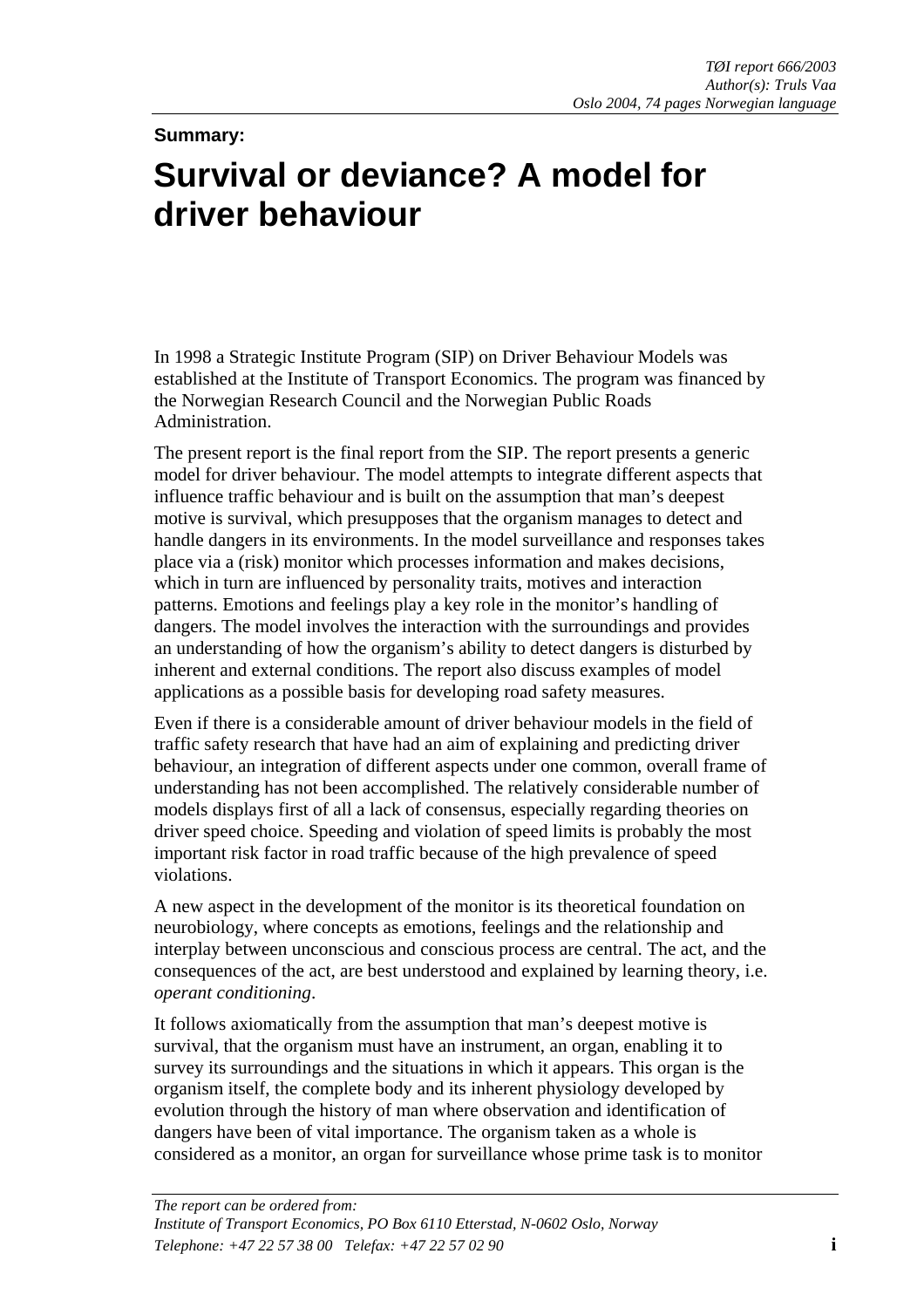the interior, i.e. the state of the body, and the exterior, i.e. the surroundings and other actors which the organism must relate to. It is remarkable that man's inherent ability to handle risks is as effective and safe as it is in road traffic, while, on the other hand, this ability fails to recognize some risks which, objectively speaking, really are dangerous. The present *survival model,* and the inferiority of the monitor to recognize certain dangers is, hence, also aspects that need discussion.

Antonio R. Damasio and the neurobiological perspective he elaborates in his book, "*Descartes' Error: Emotion, Reason and the Human Brain"* (1994), gives in our view a more basic understanding of man than alternative models and theories do. The basis for what we will name as the Damasio model is three simple axioms:

*Axiom 1:* Man's deepest and most fundamental motive is *survival.* 

*Axiom 2:* Man must possess a specialized ability to detect and avoid dangers that threatens his survival. Hence, man must possess an organ that takes care of the necessary monitoring of potential threats.

*Axiom 3:* Evolution has developed and designed the human organism to be this monitor which prime objective is detection of dangers and securing survival. *The body is the monitor*.

The body, the human organism, is on occasions exposed to strain and emotional stress, which Damasio defines in this way:

*"…. a set of alterations [which] defines a profile of departures from a range of average states corresponding to a functional balance, or homeostasis, within which the organism's economy probably operates at its best, with lesser expenditure and simpler and faster adjustments " (Damasio 1994).* 

This functional balance will also be defined as the *target feeling*, or *the best feeling*. These concepts can well be applied within learning theory where the best feeling corresponds to  $S<sup>R</sup>$  – *reinforcing stimulus* – in operant conditioning. Nevertheless it is the *functional balance* which is retained as one of the two central principles in the model. The drive to achieve functional balance is regarded as a central, unconscious knowledge, which the organism possesses about itself, and which the organism is actively seeking to restore or to maintain. Further, it is our assertion that this unconscious quest for functional balance becomes the steering principle in our model, and this also may constitute the basis for a deeper understanding of risk compensation.

The second central concept is *account of feelings*. This is used to describe a conscious process and is defined as a cognitive 'weighting' of conscious, internal scenarios against each other. The scenarios can for example be different alternatives in a concrete choice situation which the individual faces and which requires consideration and action. A choice implies alternatives with different expectations about future events that potentially can be realized. Every scenario is coloured by a specific feeling that also may be realized if this alternative is chosen, i.e. every scenario represents a potential amount of feeling capital. In that way the scenarios can be evaluated by this feeling dimension, scenarios can be contrasted by an internal 'cost-benefit analysis'. On such a basis, a decision can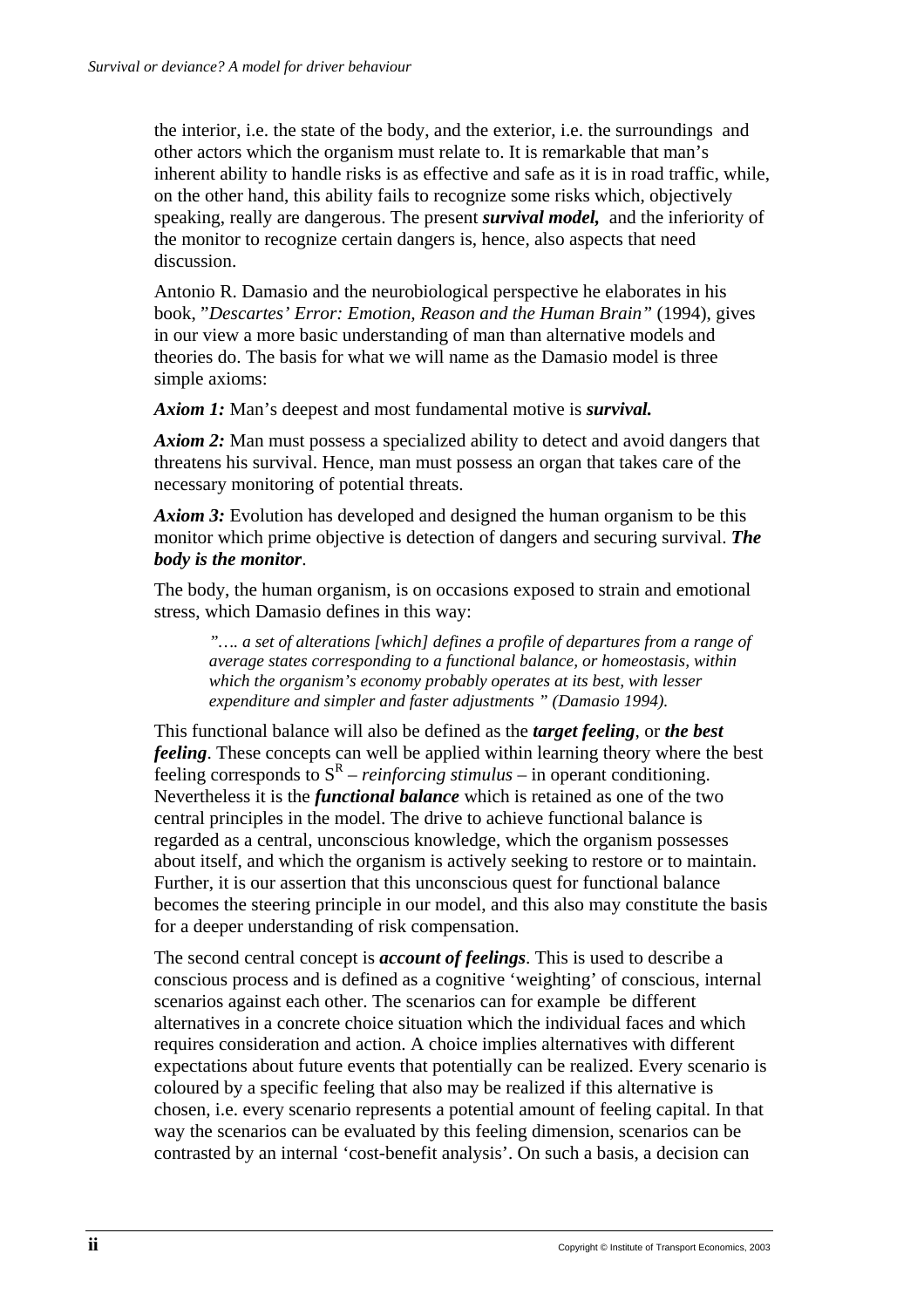be made that realizes the best feeling in the given situation. Further, it is this feeling dimension that on the whole enables the organism to evaluate, to do the cost-benefit analysis, to make a choice. In short: No feeling, no evaluation, no choice.

Damasio discusses rationality in decision-making processes by contrasting (ideal) reasoning and proper evaluation of alternatives with what he states as the Somatic-Marker Hypothesis. In an apt and short way, he says, with reference to Plato, Descartes and Kant, that

*"…. formal, logic will, by itself, get us the best available solution of any problem. An important aspect of the rationalist conception is that to obtain the best result, emotions must be kept out. Rational processing must be unencumbered by passion"* 

The common-sense version of rational processing and decision-making is that individuals consider and evaluate each of the alternatives that are present and by means of cost-benefit analysis of each of them. To maximise the subjective utility positive and negative outcomes of each of the alternatives are considered. Rational decision-making can, however, be mentally demanding and timeconsuming if one is to consider the subjective utility and costs of every alternative that can be imagined. If every aspect and labyrinths of the mind are to be examined one would in the end get lost and loose the overview. Damasio says, quite frankly, that such a strategy will not function, the span of consciousness, i.e. the working memory, just is not wide enough to maintain an overview. The initial assessments will have disappeared when new enters the internal scene.

On this background, Damasio states his alternative by saying that something important happens before reasoning, before the application of a cost-benefit analysis of the inner scenarios. If, for example, a situation seems to develop into something threatening or dangerous, a feeling of unpleasantness will enter the body, an unpleasant 'gut feeling' may be under way. Because this feeling is knit to the body, Damasio labels it *somatic* ('soma' is Greek for 'body') and *marker* because the feeling marks the picture or the scenario. Damasio describes the consequence of this *somatic-marker* in the following way:

*[A somatic marker.].."forces attention on the negative outcome to which a given action may lead, and functions as an automated alarm signal which says: Beware of danger ahead if you choose the option which leads to this outcome….* 

*…. The automated signal protects you against future losses, without further ado, and then allows you to choose from among fewer alternatives (Damasio 1994, page 173).* 

There will still be room for a cost-benefit analysis and for proper deductions on the basis of the analysis, but now after the emotional response has reduced the number of alternatives drastically. Thus, somatic marking will increase the precision and the efficiency of the decision-making process. Without somatic marking, less precision, less expenditure and efficiency. Emotions and feelings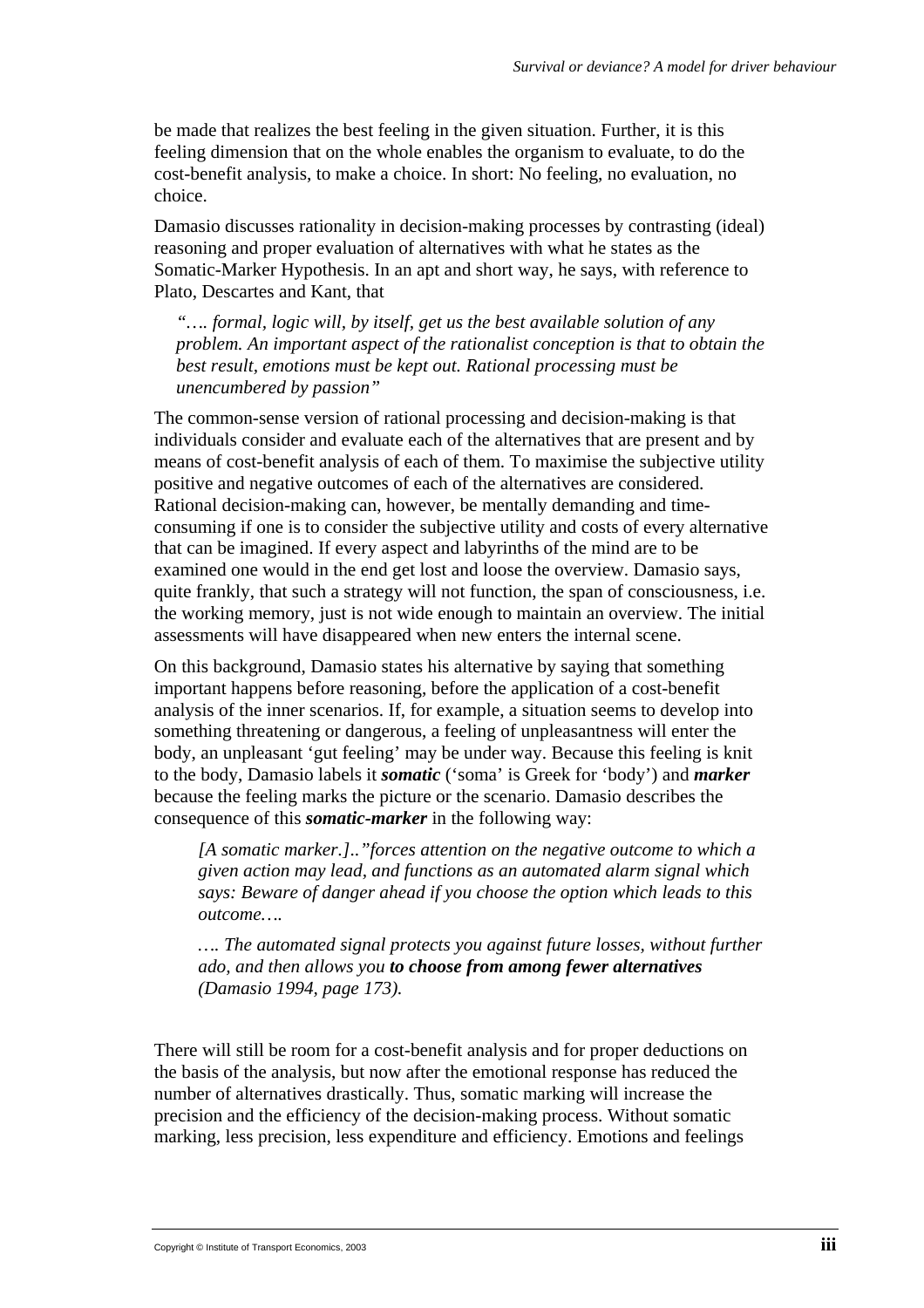are now, by learning mechanisms, associated with specific scenarios in a way that makes predictions more accurate.

The introduction of a monitor is justified by the Damasio model and his assertion that emotions and feelings are fundamental mechanisms which are involved in the organism's perception and evaluation of dangers. Hence, the monitor is then both a concept and a principle, as well as a model for organising processes that influence sensing, processing of information and decision-making that will affect factors outside the organism. Figure S.1 presents the basic structure of the monitor.



**The Monitor** 

Source: TØI report 666/2003

*Figure S.1: The Monitor: Basic structure* 

The monitor is nothing less than the whole of the body, the whole organism. The boundaries of the monitor (solid line) corresponds to the boundary of the body. The internal components are all elements and processes enclosed by the solid line: Somatic marking, information processing, personality traits, motives, interaction patterns and other factors and deep motivation as base and potentially influencing other components through personality traits, motives, and interaction. Personality traits influence motives and dispose for interaction patterns that are idiosyncratic for each driver. The interaction pattern of the individual driver can in turn elicit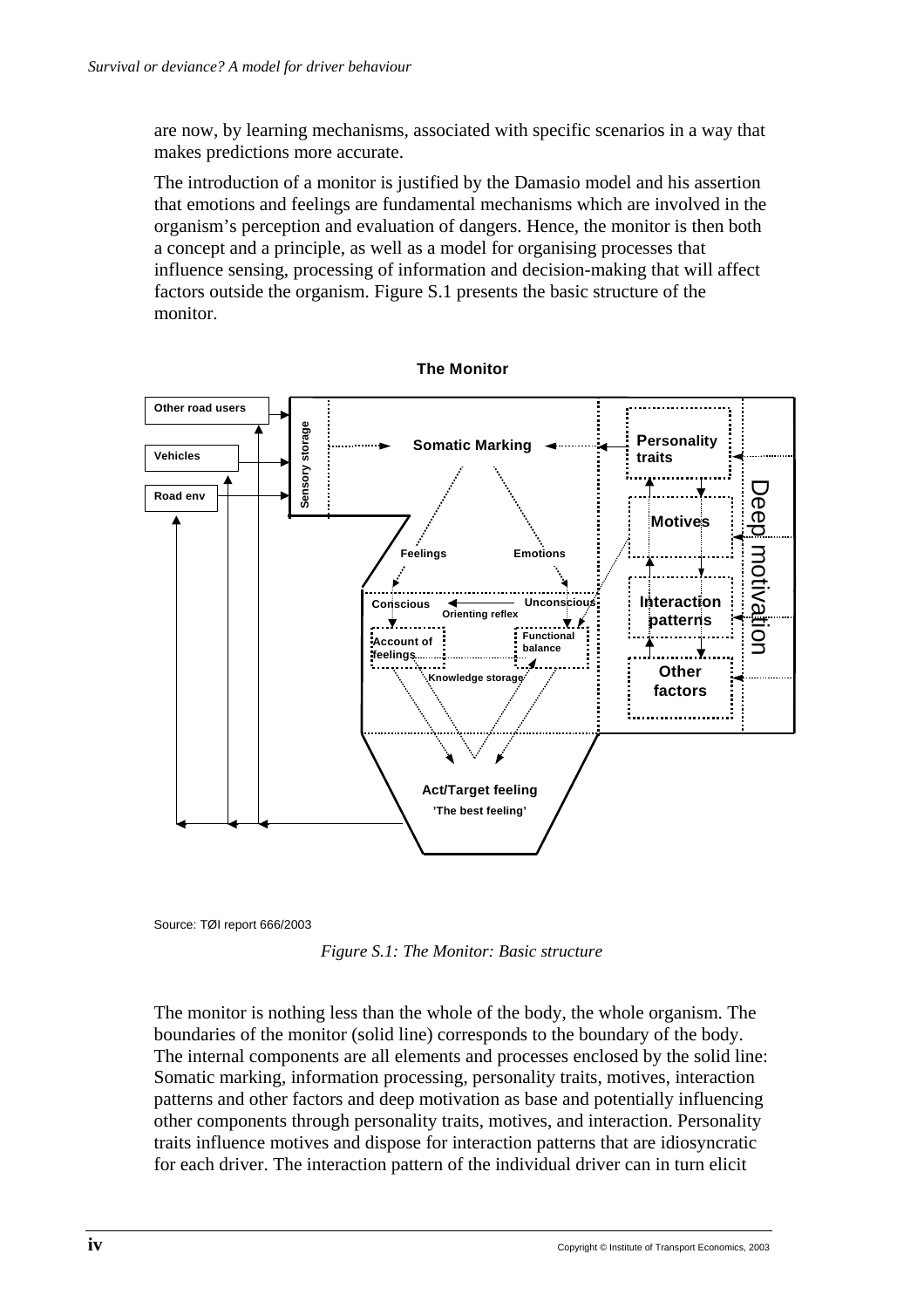new, latent motives as a consequence of other road users' responses on the initial act(s) of the driver.

One superior motive is to establish or maintain (unconsciously) the functional balance of the organism. During automated behaviour, there is identity between target feeling and functional balance. Hence, there is a direct impact from motives to functional balance and to target feeling. The target feeling can also be a product of a concrete account of feelings (consciously). The motive will then influence the target feeling indirectly through the account of feelings in direction of the best feeling that can be achieved in a given situation. The functional balance, and the consciously quested best feeling, should normally be regarded as the top motives in a hierarchy of subordinate motives. In addition, personality traits, motives, interaction patterns and other factors will interact with stimuli selected from sensory storage, somatic marking takes place, before a distribution along the unconscious or conscious route and subsequent information processing and decision-making.

External components are grouped in the categories other road users, vehicles and road environment. All three categories are separated from the monitor. The report also presents the monitor on a more detailed level and conscious and unconscious routes are treated separately before merging to a complete, detailed monitor structure.

The present driver behaviour model integrates recent research regarding personality traits and how these may influence driver behaviour. This is a new dimension compared to previous models. Personality traits kan be defined as dimensions of individual differences in the tendency to display consistent patterns in ways of thinking, feeling, and in behaviour. A central goal regarding research on personality traits has been to identify basic building blocks which constitutes personality. Today, it seems to be a consensus in the perception of personality as composed of five main components known as the "Big Five": *Extraversion, Neuroticism, Conscientiousness, Agreeableness* og *Openness*. Each of these main components are represented by six more specific components – *facets* – or *lowerorder personality traits*. Empirical studies give clear indications that these traits are relatively stable over time and also across different cultures and countries.

One basic hypothesis in the present model is that personality traits express deeper motivation that influence motives and, in turn, driver behaviour.

The integration of personality traits in the present driver behaviour model is based on Ulleberg's doctoral thesis (2002). Ulleberg found, by application of hierarchic cluster-analysis on young drivers, aged 18-22, that a six-cluster solution seemed to be the most valid and the most interpretable. The six-cluster solution could also be recreated after a randomized, split-half procedure. Ullebergs clusters, which are briefly described, is included in *the expanded monitor model*. It is argued that one can deduce: 1) Superior motives, and 2) Interaction patterns of an individual, from personality traits that are predominant in individual drivers.